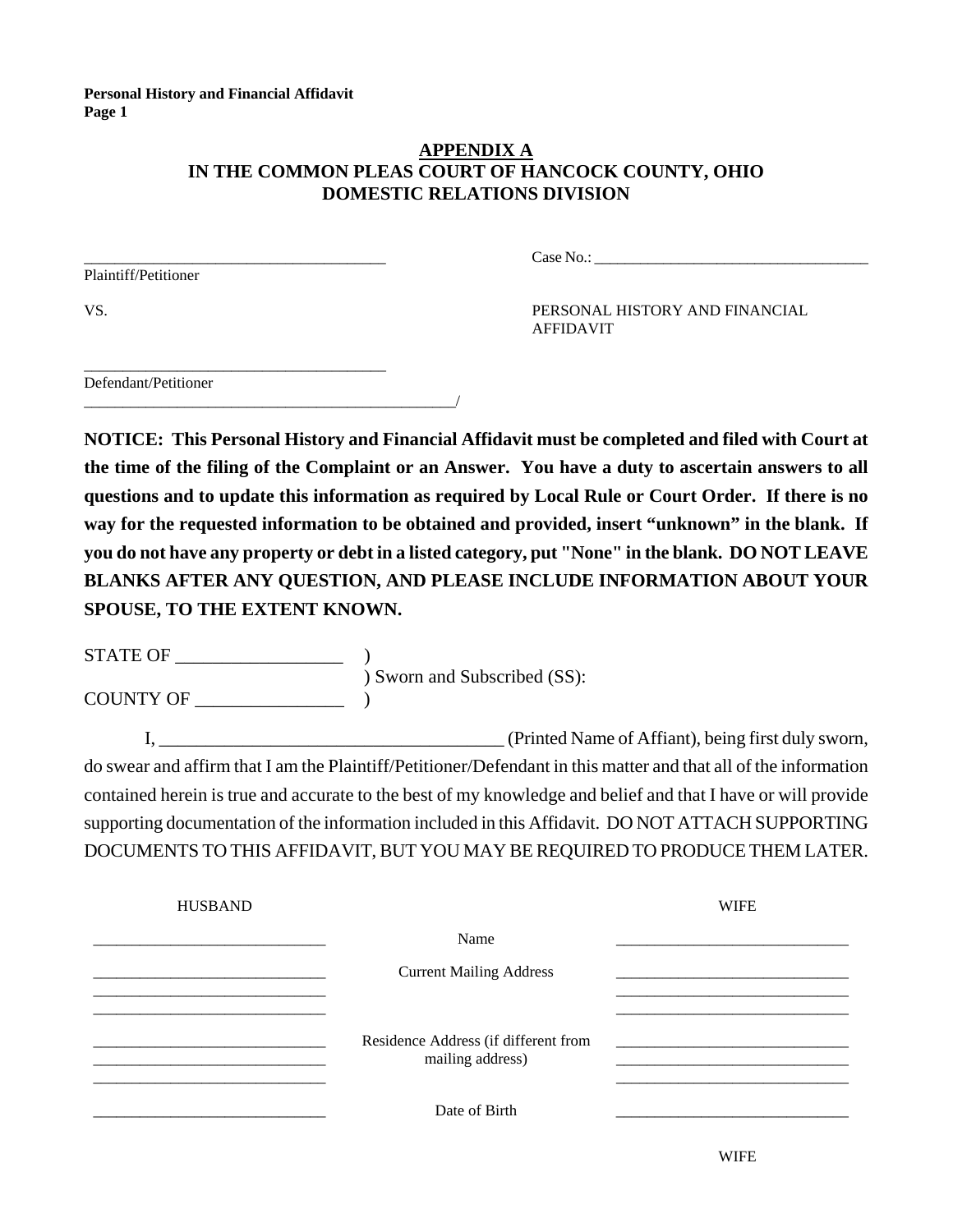#### HUSBAND

# **EDUCATION**

| High School________ College ________                                                                                                                                                                                                       | Indicate number of years completed                                                       | High School ________ College _______                                                                                                                                                                                                                                                                                                                                                                    |
|--------------------------------------------------------------------------------------------------------------------------------------------------------------------------------------------------------------------------------------------|------------------------------------------------------------------------------------------|---------------------------------------------------------------------------------------------------------------------------------------------------------------------------------------------------------------------------------------------------------------------------------------------------------------------------------------------------------------------------------------------------------|
|                                                                                                                                                                                                                                            |                                                                                          |                                                                                                                                                                                                                                                                                                                                                                                                         |
|                                                                                                                                                                                                                                            | <b>EMPLOYMENT</b><br>(the following information should be<br>provided for each employer) |                                                                                                                                                                                                                                                                                                                                                                                                         |
|                                                                                                                                                                                                                                            | <b>Current Employer</b>                                                                  |                                                                                                                                                                                                                                                                                                                                                                                                         |
| <u> 1989 - Johann Barn, mars an t-Amerikaansk politiker (</u>                                                                                                                                                                              | Address and Phone Number of<br>Employer                                                  |                                                                                                                                                                                                                                                                                                                                                                                                         |
|                                                                                                                                                                                                                                            | Position Held/Title<br>Supervisor                                                        | <u> 1989 - Johann John Stein, markin fizik mendekan personal dan personal dan personal dan personal dan personal </u>                                                                                                                                                                                                                                                                                   |
| $-12-24-26=52$ Other                                                                                                                                                                                                                       | Scheduled Paychecks per year                                                             | $-12-24-26=52$ Other                                                                                                                                                                                                                                                                                                                                                                                    |
| \$                                                                                                                                                                                                                                         | <b>Current Monthly Gross Income</b>                                                      | $\frac{1}{2}$                                                                                                                                                                                                                                                                                                                                                                                           |
| \$                                                                                                                                                                                                                                         | <b>Annual Gross Income</b><br>(based on prior or current year's<br>earnings)             | $\$\$                                                                                                                                                                                                                                                                                                                                                                                                   |
| \$                                                                                                                                                                                                                                         | Gross Bonuses/Overtime year-to-date                                                      | $\frac{\frac{1}{2} + \frac{1}{2} + \frac{1}{2} + \frac{1}{2} + \frac{1}{2} + \frac{1}{2} + \frac{1}{2} + \frac{1}{2} + \frac{1}{2} + \frac{1}{2} + \frac{1}{2} + \frac{1}{2} + \frac{1}{2} + \frac{1}{2} + \frac{1}{2} + \frac{1}{2} + \frac{1}{2} + \frac{1}{2} + \frac{1}{2} + \frac{1}{2} + \frac{1}{2} + \frac{1}{2} + \frac{1}{2} + \frac{1}{2} + \frac{1}{2} + \frac{1}{2} + \frac{1}{2} + \frac$ |
| \$                                                                                                                                                                                                                                         | Anticipated Gross Bonuses/Overtime<br>for current year                                   | $\sim$                                                                                                                                                                                                                                                                                                                                                                                                  |
| \$                                                                                                                                                                                                                                         | Gross Bonuses/Overtime for last year                                                     |                                                                                                                                                                                                                                                                                                                                                                                                         |
| \$<br><u> 1980 - Jan Barat, martin a</u>                                                                                                                                                                                                   | Gross Bonuses/Overtime for year<br>before last                                           | $\sim$                                                                                                                                                                                                                                                                                                                                                                                                  |
|                                                                                                                                                                                                                                            | <b>Other Sources of Monthly Income</b>                                                   |                                                                                                                                                                                                                                                                                                                                                                                                         |
| \$                                                                                                                                                                                                                                         | Public Assistance                                                                        |                                                                                                                                                                                                                                                                                                                                                                                                         |
| \$                                                                                                                                                                                                                                         | Food Stamps                                                                              | $\frac{1}{2}$                                                                                                                                                                                                                                                                                                                                                                                           |
| \$<br><u> 1980 - Jan Barnett, martin film ar yn y brenin y brenin y de gant y brenin y brenin y brenin y brenin y breni</u>                                                                                                                | Social Security                                                                          |                                                                                                                                                                                                                                                                                                                                                                                                         |
| \$                                                                                                                                                                                                                                         | S.S.I.                                                                                   |                                                                                                                                                                                                                                                                                                                                                                                                         |
| \$                                                                                                                                                                                                                                         | Disability                                                                               |                                                                                                                                                                                                                                                                                                                                                                                                         |
| \$                                                                                                                                                                                                                                         | Unemployment                                                                             | $\frac{1}{2}$                                                                                                                                                                                                                                                                                                                                                                                           |
| \$<br><u> 1989 - Johann John Stein, mars an deus Amerikaansk kommunister (</u>                                                                                                                                                             | Worker's Compensation                                                                    | $\mathbb{S}^-$                                                                                                                                                                                                                                                                                                                                                                                          |
| \$<br><u> 2000 - Jan James James Jan James James James James James James James James James James James James James James James James James James James James James James James James James James James James James James James James J</u> | Veteran's Benefits                                                                       | $\sim$                                                                                                                                                                                                                                                                                                                                                                                                  |
| \$                                                                                                                                                                                                                                         | <b>Armed Forces Allotment</b>                                                            | $\sim$                                                                                                                                                                                                                                                                                                                                                                                                  |
| \$                                                                                                                                                                                                                                         | <b>Child Support Received</b>                                                            |                                                                                                                                                                                                                                                                                                                                                                                                         |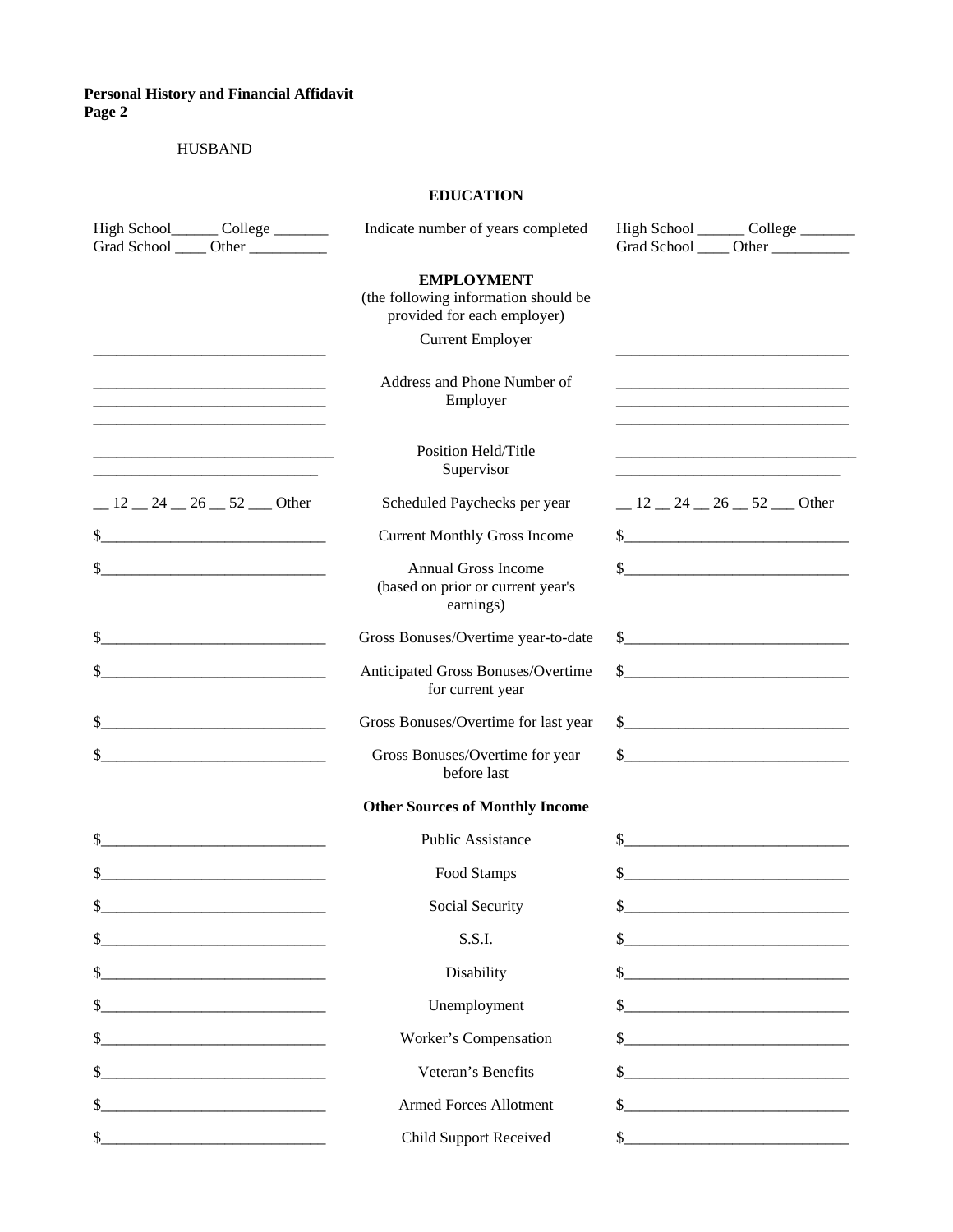| <b>HUSBAND</b>                                                                                                             |                                                                 | <b>WIFE</b>                                                                                                                                                                                                                                                                                                                                                                                                              |
|----------------------------------------------------------------------------------------------------------------------------|-----------------------------------------------------------------|--------------------------------------------------------------------------------------------------------------------------------------------------------------------------------------------------------------------------------------------------------------------------------------------------------------------------------------------------------------------------------------------------------------------------|
| \$                                                                                                                         | <b>Spousal Support Received</b>                                 | $\frac{\frac{1}{2} + \frac{1}{2} + \frac{1}{2} + \frac{1}{2} + \frac{1}{2} + \frac{1}{2} + \frac{1}{2} + \frac{1}{2} + \frac{1}{2} + \frac{1}{2} + \frac{1}{2} + \frac{1}{2} + \frac{1}{2} + \frac{1}{2} + \frac{1}{2} + \frac{1}{2} + \frac{1}{2} + \frac{1}{2} + \frac{1}{2} + \frac{1}{2} + \frac{1}{2} + \frac{1}{2} + \frac{1}{2} + \frac{1}{2} + \frac{1}{2} + \frac{1}{2} + \frac{1}{2} + \frac$                  |
| \$                                                                                                                         | Rental Income                                                   | $\frac{1}{2}$ $\frac{1}{2}$ $\frac{1}{2}$ $\frac{1}{2}$ $\frac{1}{2}$ $\frac{1}{2}$ $\frac{1}{2}$ $\frac{1}{2}$ $\frac{1}{2}$ $\frac{1}{2}$ $\frac{1}{2}$ $\frac{1}{2}$ $\frac{1}{2}$ $\frac{1}{2}$ $\frac{1}{2}$ $\frac{1}{2}$ $\frac{1}{2}$ $\frac{1}{2}$ $\frac{1}{2}$ $\frac{1}{2}$ $\frac{1}{2}$ $\frac{1}{2}$                                                                                                      |
| \$                                                                                                                         | Interest                                                        | $\sim$                                                                                                                                                                                                                                                                                                                                                                                                                   |
| \$                                                                                                                         | <b>Trust Income</b>                                             | \$                                                                                                                                                                                                                                                                                                                                                                                                                       |
| \$                                                                                                                         | Dividends                                                       | $\frac{1}{2}$                                                                                                                                                                                                                                                                                                                                                                                                            |
| $\frac{1}{2}$                                                                                                              | Other<br>(source of Other income)                               | $\sim$                                                                                                                                                                                                                                                                                                                                                                                                                   |
| \$<br><u> 1980 - Jan Bernard Bernard, mars and de British and de British and de British and de British and de British</u>  | Prior Year tax refunds                                          | $\sim$                                                                                                                                                                                                                                                                                                                                                                                                                   |
|                                                                                                                            | <b>Monthly Deductions from Paycheck</b>                         |                                                                                                                                                                                                                                                                                                                                                                                                                          |
| \$<br><u> 1980 - Johann Barn, mars ann an t-Amhain Aonaich an t-Aonaich an t-Aonaich ann an t-Aonaich ann an t-Aonaich</u> | Court Ordered Child Support<br>(Court and Case Number)          | $\frac{1}{2}$                                                                                                                                                                                                                                                                                                                                                                                                            |
| $\frac{1}{2}$                                                                                                              | <b>Court Ordered Spousal Support</b><br>(Court and Case Number) | $\begin{array}{c c c c c c} \hline \textbf{S} & \textbf{S} & \textbf{S} & \textbf{S} & \textbf{S} & \textbf{S} & \textbf{S} & \textbf{S} & \textbf{S} & \textbf{S} & \textbf{S} & \textbf{S} & \textbf{S} & \textbf{S} & \textbf{S} & \textbf{S} & \textbf{S} & \textbf{S} & \textbf{S} & \textbf{S} & \textbf{S} & \textbf{S} & \textbf{S} & \textbf{S} & \textbf{S} & \textbf{S} & \textbf{S} & \textbf{S} & \textbf{$ |
| \$                                                                                                                         | City Income Tax                                                 | $\frac{\text{S}}{\text{S}}$                                                                                                                                                                                                                                                                                                                                                                                              |
| \$                                                                                                                         | Social Security/Public Pension                                  | $\frac{1}{2}$                                                                                                                                                                                                                                                                                                                                                                                                            |
| \$                                                                                                                         | <b>Union Dues</b>                                               | \$                                                                                                                                                                                                                                                                                                                                                                                                                       |
| \$                                                                                                                         | Charity                                                         | $\sim$                                                                                                                                                                                                                                                                                                                                                                                                                   |
| \$                                                                                                                         | Pension/401K/IRA/etc.                                           | $\frac{\text{S}}{\text{S}}$                                                                                                                                                                                                                                                                                                                                                                                              |
| \$                                                                                                                         | Savings                                                         | $\frac{1}{2}$                                                                                                                                                                                                                                                                                                                                                                                                            |
| \$                                                                                                                         | Medical Insurance                                               | $\frac{\text{S}}{\text{S}}$                                                                                                                                                                                                                                                                                                                                                                                              |
| \$                                                                                                                         | Other                                                           | \$                                                                                                                                                                                                                                                                                                                                                                                                                       |
|                                                                                                                            | <b>SELF-EMPLOYED INCOME</b>                                     |                                                                                                                                                                                                                                                                                                                                                                                                                          |
|                                                                                                                            | Name of Business                                                |                                                                                                                                                                                                                                                                                                                                                                                                                          |
|                                                                                                                            | Type/Nature of Business                                         |                                                                                                                                                                                                                                                                                                                                                                                                                          |
|                                                                                                                            | <b>Address</b>                                                  |                                                                                                                                                                                                                                                                                                                                                                                                                          |
|                                                                                                                            | In Business Since                                               |                                                                                                                                                                                                                                                                                                                                                                                                                          |
| \$                                                                                                                         | Gross Receipts year-to-date                                     | \$                                                                                                                                                                                                                                                                                                                                                                                                                       |
| \$                                                                                                                         | Gross Receipts last year                                        | \$                                                                                                                                                                                                                                                                                                                                                                                                                       |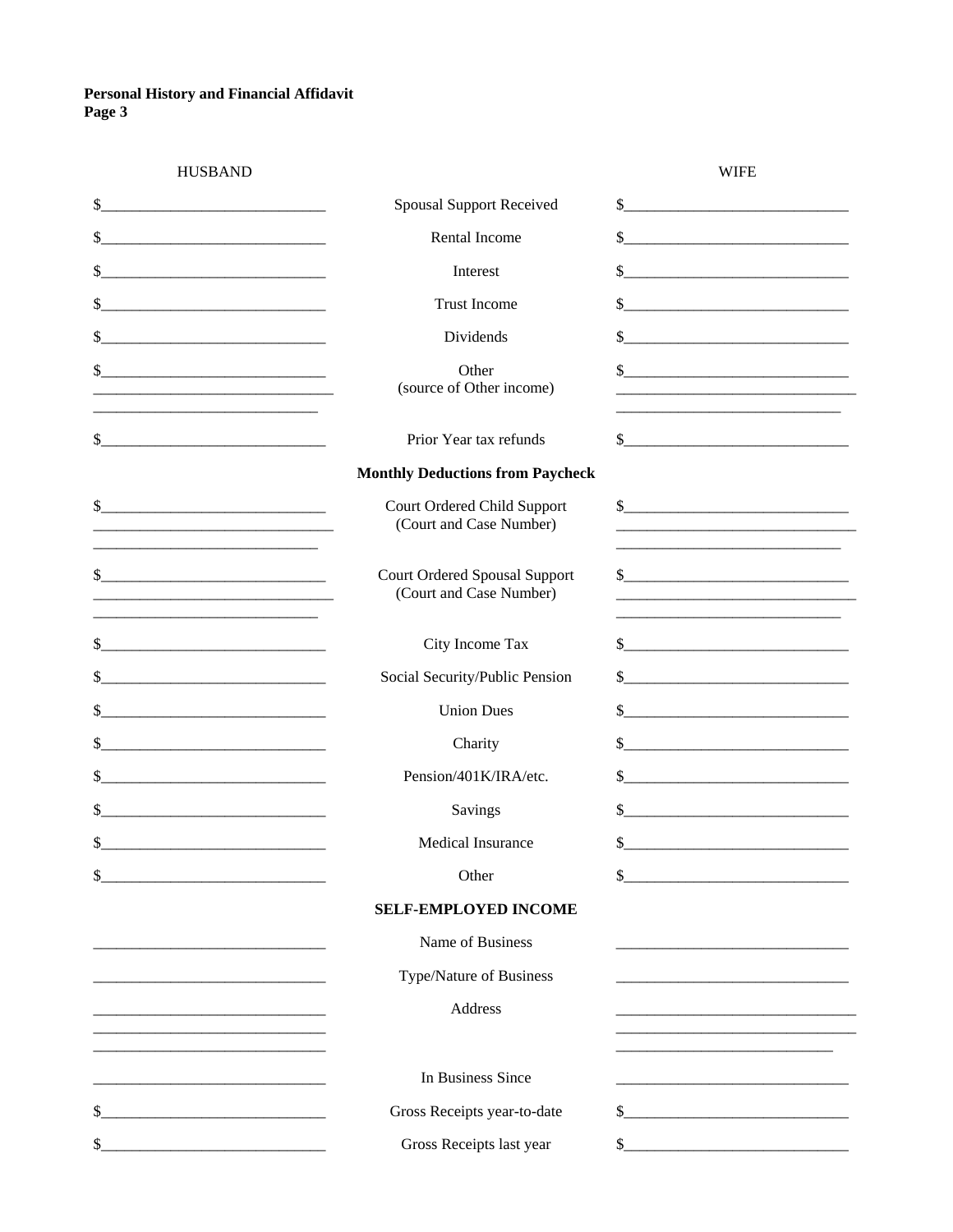| <b>CHILDREN</b><br>(of this marriage)<br>Age |      |     |            |  |       |                                |
|----------------------------------------------|------|-----|------------|--|-------|--------------------------------|
|                                              | Name | Sex | <b>DOB</b> |  | Grade | <b>Currently Residing With</b> |
| 1.                                           |      |     |            |  |       |                                |
| 2.                                           |      |     |            |  |       |                                |
| 3.                                           |      |     |            |  |       |                                |
| 4.                                           |      |     |            |  |       |                                |
| 5.                                           |      |     |            |  |       |                                |

If any of the children are born **prior to** the date of your marriage, is there any issue regarding paternity? \_\_\_ Yes \_\_\_ No

## **HUSBAND'S CHILDREN**

|                                                                                                                                                                                                                                                                                                |            | (not of this marriage)                              |  |  |
|------------------------------------------------------------------------------------------------------------------------------------------------------------------------------------------------------------------------------------------------------------------------------------------------|------------|-----------------------------------------------------|--|--|
| Name                                                                                                                                                                                                                                                                                           | <b>Sex</b> | DOB Is Husband Custodian? Does Husband Pay Support? |  |  |
|                                                                                                                                                                                                                                                                                                |            |                                                     |  |  |
| 2. No Yes No Yes No Yes No Yes No                                                                                                                                                                                                                                                              |            |                                                     |  |  |
| $\frac{3.}{10.1}$ $\frac{3.}{10.1}$ $\frac{3.}{10.1}$ $\frac{3.}{10.1}$ $\frac{3.}{10.1}$ $\frac{3.}{10.1}$ $\frac{3.}{10.1}$ $\frac{3.}{10.1}$ $\frac{3.}{10.1}$ $\frac{3.}{10.1}$ $\frac{3.}{10.1}$ $\frac{3.}{10.1}$ $\frac{3.}{10.1}$ $\frac{3.}{10.1}$ $\frac{3.}{10.1}$ $\frac{3.}{10.1$ |            |                                                     |  |  |
| 4. No Yes No Yes No Yes No Yes No                                                                                                                                                                                                                                                              |            |                                                     |  |  |
| 5. No The Yes No The Yes No The Yes No The Yes No The Yes No The Yes No The Yes No The Yes No The Yes No The Yes No The Yes No The Yes No The Yes No The Yes No The Yes No The Yes No The Yes No The Yes No The Yes No The Yes                                                                 |            |                                                     |  |  |

#### **WIFE'S CHILDREN**

|                                                                                                                                                                                                                                                                                                |            |     | (not of this marriage) |                        |  |
|------------------------------------------------------------------------------------------------------------------------------------------------------------------------------------------------------------------------------------------------------------------------------------------------|------------|-----|------------------------|------------------------|--|
| Name                                                                                                                                                                                                                                                                                           | <b>Sex</b> | DOB | Is Wife Custodian?     | Does Wife Pay Support? |  |
|                                                                                                                                                                                                                                                                                                |            |     |                        |                        |  |
|                                                                                                                                                                                                                                                                                                |            |     |                        |                        |  |
| $\frac{3.}{10.1}$ $\frac{3.}{10.1}$ $\frac{3.}{10.1}$ $\frac{3.}{10.1}$ $\frac{3.}{10.1}$ $\frac{3.}{10.1}$ $\frac{3.}{10.1}$ $\frac{3.}{10.1}$ $\frac{3.}{10.1}$ $\frac{3.}{10.1}$ $\frac{3.}{10.1}$ $\frac{3.}{10.1}$ $\frac{3.}{10.1}$ $\frac{3.}{10.1}$ $\frac{3.}{10.1}$ $\frac{3.}{10.1$ |            |     |                        |                        |  |
|                                                                                                                                                                                                                                                                                                |            |     |                        |                        |  |
| 5. No Test No Test No Test No Test No Test No Test No Test No Test No Test No Test No Test No Test No Test No Test No Test No Test No Test No Test No Test No Test No Test No Test No Test No Test No Test No Test No Test No                                                                  |            |     |                        |                        |  |

#### **HEALTH INSURANCE**

(for minor children of this marriage)

Is there currently health insurance covering the child(ren) of this marriage? \_\_\_ Yes \_\_\_ No

If so, who is providing the coverage for the children? \_\_\_ Husband \_\_\_\_ Wife \_\_\_\_ Both

If you are not currently providing health insurance for the child(ren) of this marriage, is it available to you? \_\_\_ Yes \_\_\_ No

Annual cost to provide health insurance **for the minor child(ren)**: \$\_\_\_\_\_\_\_\_\_\_\_\_\_\_ (The difference between the cost to insure the employee and the family)

Is there an insurance card or form that is necessary to obtain services? \_\_\_ Yes \_\_\_ No

Is there prescription coverage? \_\_\_ Yes \_\_\_ No Is there an Rx card? \_\_\_ Yes \_\_\_ No

Who has these cards? \_\_\_\_ Husband \_\_\_\_ Wife \_\_\_\_\_ Both

Are there certain service providers that the plan requires you to use? \_\_\_ Yes \_\_\_ No

Coverage in network: 100/0 90/10 80/20 70/30 other \_\_\_\_ Coverage out of network: 100/0 90/10 80/20 70/30 Other \_\_\_\_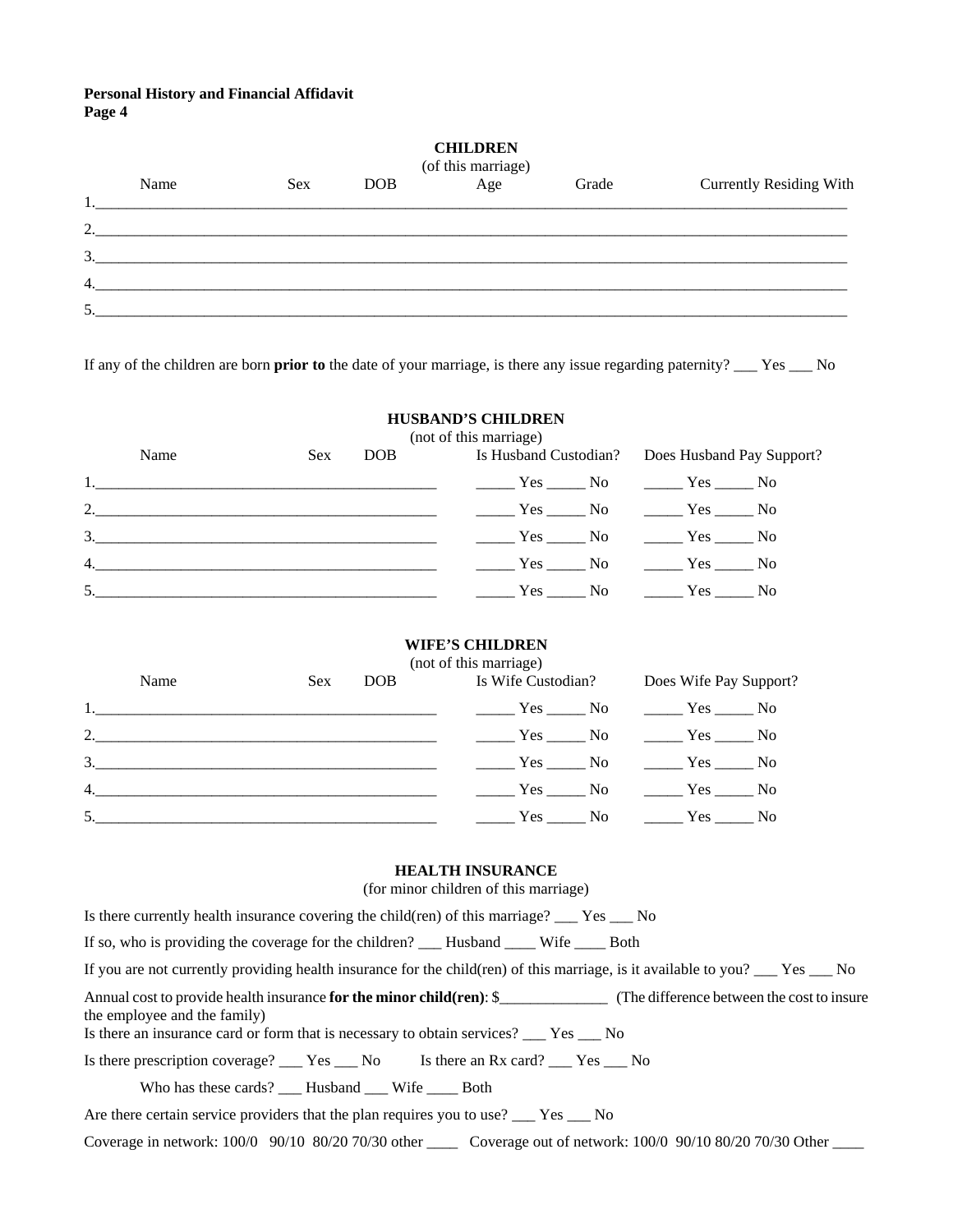| <b>CURRENT MARRIAGE</b>                                                                                                                                                                                                                                                                                                                                                                       |                                                                                                             |           |  |  |  |
|-----------------------------------------------------------------------------------------------------------------------------------------------------------------------------------------------------------------------------------------------------------------------------------------------------------------------------------------------------------------------------------------------|-------------------------------------------------------------------------------------------------------------|-----------|--|--|--|
|                                                                                                                                                                                                                                                                                                                                                                                               |                                                                                                             |           |  |  |  |
|                                                                                                                                                                                                                                                                                                                                                                                               |                                                                                                             |           |  |  |  |
|                                                                                                                                                                                                                                                                                                                                                                                               |                                                                                                             |           |  |  |  |
|                                                                                                                                                                                                                                                                                                                                                                                               | Have there been actions previously filed to dissolve or otherwise terminate this marriage? ____ Yes ____ No |           |  |  |  |
| If so, where: $\frac{1}{\sqrt{1-\frac{1}{2}}}\left\{ \frac{1}{2} + \frac{1}{2} + \frac{1}{2} + \frac{1}{2} + \frac{1}{2} + \frac{1}{2} + \frac{1}{2} + \frac{1}{2} + \frac{1}{2} + \frac{1}{2} + \frac{1}{2} + \frac{1}{2} + \frac{1}{2} + \frac{1}{2} + \frac{1}{2} + \frac{1}{2} + \frac{1}{2} + \frac{1}{2} + \frac{1}{2} + \frac{1}{2} + \frac{1}{2} + \frac{1}{2} + \frac{1}{2} + \frac$ | when: $\frac{1}{\sqrt{1-\frac{1}{2}} \cdot \frac{1}{2}}$                                                    | case no.: |  |  |  |
|                                                                                                                                                                                                                                                                                                                                                                                               |                                                                                                             |           |  |  |  |

#### **ASSETS OF PARTIES**

(Indicate owner: H - husband, W - wife, J - jointly owned) (attach extra forms as necessary)

| CHECKING / SAVINGS / CDs / CASH       |          |                        |                                          |
|---------------------------------------|----------|------------------------|------------------------------------------|
| Owner Acct. No. (last 4 #'s) and Type | Location | <b>Current Balance</b> | Existed Prior to<br>Marriage<br>Yes / No |
|                                       |          |                        | Yes / No                                 |
|                                       |          |                        | Yes / No                                 |
|                                       |          |                        | Yes / No                                 |
|                                       |          |                        | Yes / No                                 |

# REAL PROPERTY (list residence first)

| Owner Location/Address | Estimated Value Amount Owed | Owned Prior to<br>Marriage<br>Yes / No |
|------------------------|-----------------------------|----------------------------------------|
|                        |                             | Yes / No                               |
|                        |                             | Yes / No                               |
|                        |                             | Yes / No                               |

| MOTOR VEHICLE, MOTORCYCLES, BOATS, MOBILE HOMES, CAMPERS, etc. (Include untitled vehicles) |                              |                        |             |        |                                        |  |  |  |
|--------------------------------------------------------------------------------------------|------------------------------|------------------------|-------------|--------|----------------------------------------|--|--|--|
|                                                                                            | Owner Make/Model/Description | <b>Estimated Value</b> | Amount Owed | Lender | Owned Prior to<br>Marriage<br>Yes / No |  |  |  |
|                                                                                            |                              |                        |             |        | Yes / No                               |  |  |  |
|                                                                                            |                              |                        |             |        | Yes / No                               |  |  |  |
|                                                                                            |                              |                        |             |        | Yes / No                               |  |  |  |
|                                                                                            |                              |                        |             |        | Yes / No                               |  |  |  |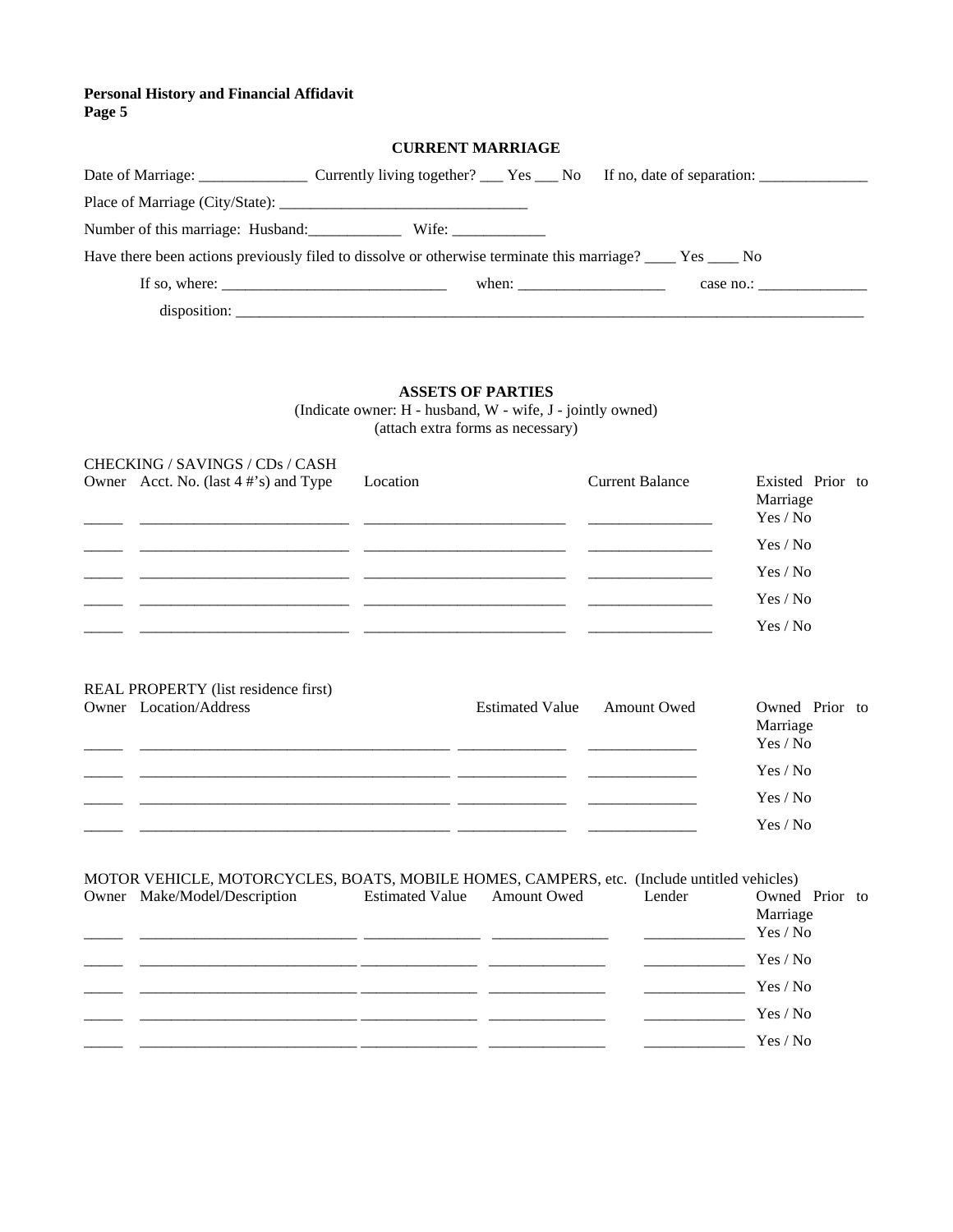# STOCKS, BONDS, SAVINGS BONDS, MUTUAL FUNDS, etc.

| Owner Number of Shares | Company | <b>Current Value</b> | Owned Prior to<br>Marriage |
|------------------------|---------|----------------------|----------------------------|
|                        |         |                      | Yes / No                   |
|                        |         |                      | Yes / No                   |
|                        |         |                      | Yes / No                   |
|                        |         |                      | Yes / No                   |
|                        |         |                      | Yes / No                   |

| LIFE INSURANCE |               |            |            |                                        |
|----------------|---------------|------------|------------|----------------------------------------|
| Owner Company  | Policy Number | Face Value | Cash Value | Owned Prior to<br>Marriage<br>Yes / No |
|                |               |            |            | Yes / No                               |
|                |               |            |            | Yes / No                               |
|                |               |            |            | Yes / No                               |
|                |               |            |            | Yes / No                               |
|                |               |            |            |                                        |

## PENSION BENEFITS, RETIREMENT FUNDS, IRAs, 401(K)s, etc.

| Owner Vested Type of Plan | Company | Current Value                                                  | Loan?(balance) Owned Prior to<br>Marriage |  |
|---------------------------|---------|----------------------------------------------------------------|-------------------------------------------|--|
|                           |         |                                                                | Yes / No                                  |  |
|                           |         |                                                                | Yes / No                                  |  |
|                           |         |                                                                | Yes / No                                  |  |
| Yes/No                    |         | <u> 1980 - John Stein, Amerikaansk politiker (* 1980)</u>      | Yes / No                                  |  |
| Yes/No                    |         | <u> 1990 - Jan James James, amerikansk politiker (d. 1980)</u> | Yes / No                                  |  |

#### CLOSELY HELD BUSINESS / SOLE PROPRIETORSHIP / CORPORATION / PARTNERSHIP / etc.

| Owner Name of Business | Type/Form | % Ownership | Estimated Value Owned Prior to | Marriage<br>Yes / No |  |
|------------------------|-----------|-------------|--------------------------------|----------------------|--|
|                        |           |             |                                | Yes / No             |  |
|                        |           |             |                                | Yes / No             |  |
|                        |           |             |                                | Yes / No             |  |
|                        |           |             |                                | Yes / No             |  |

## INCOME TAX OR OTHER REFUNDS DUE PARTIES

Federal:  $\frac{1}{2}$  Federal:  $\frac{1}{2}$  Federal:  $\frac{1}{2}$  Federal:  $\frac{1}{2}$  Federal:  $\frac{1}{2}$  Federal:  $\frac{1}{2}$  Federal:  $\frac{1}{2}$  Federal:  $\frac{1}{2}$  Federal:  $\frac{1}{2}$  Federal:  $\frac{1}{2}$  Federal:  $\frac{1}{2}$  Federal:  $\frac$ 

 $\frac{\sqrt{3}}{2}$  Other:  $\frac{\sqrt{3}}{2}$  Other:  $\frac{\sqrt{3}}{2}$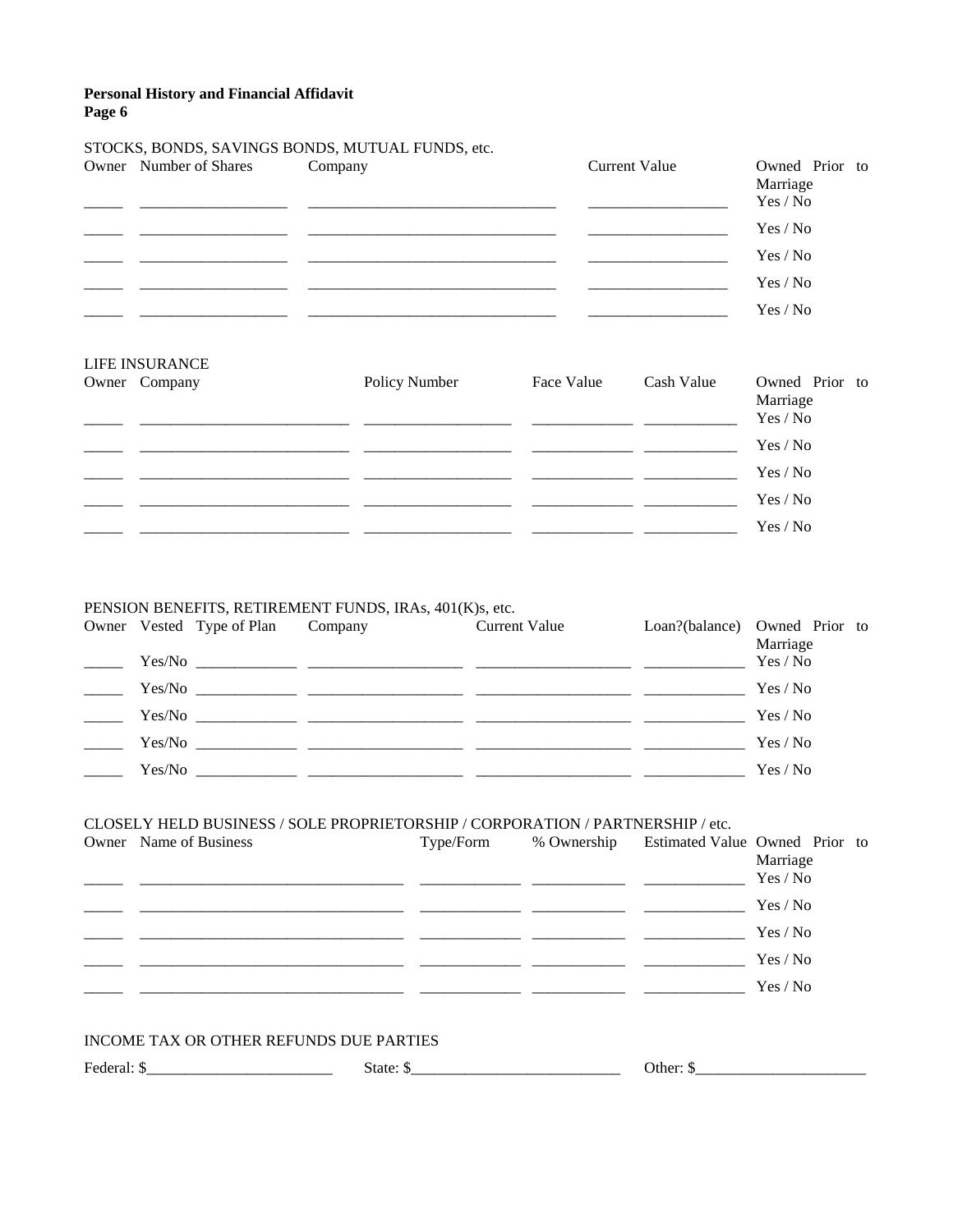| <b>OTHER ASSETS</b> |                                                             | (hobby equipment, antiques, guns, riding mowers, farm equipment, sporting equipment, cemetery lots, |       |
|---------------------|-------------------------------------------------------------|-----------------------------------------------------------------------------------------------------|-------|
|                     | loans due the parties, etc.) Additional sheets as necessary |                                                                                                     |       |
| Item Description    | Value                                                       | Item Description                                                                                    | Value |
|                     |                                                             |                                                                                                     |       |
|                     |                                                             |                                                                                                     |       |
|                     |                                                             |                                                                                                     |       |
|                     |                                                             |                                                                                                     |       |
|                     |                                                             |                                                                                                     |       |
|                     |                                                             |                                                                                                     |       |
|                     |                                                             |                                                                                                     |       |

## HOUSEHOLD GOODS / PERSONAL PROPERTY

Attach an itemized list of all property that is or may be in dispute and for each state the following: description, current location, and whether it was owned prior to the marriage.

#### DEBTS/LIABILITIES OF THE PARTIES

(Indicate party obligated: H - husband, W - wife, J - jointly obligated) (attach extra forms as necessary)

#### REAL ESTATE MORTGAGES / LAND CONTRACTS

| Debtor To whom owed | Property related to debt | Monthly Payment | <b>Balance Due</b> |
|---------------------|--------------------------|-----------------|--------------------|
|                     |                          |                 |                    |
|                     |                          |                 |                    |
|                     |                          |                 |                    |
|                     |                          |                 |                    |

## MOTOR VEHICLES, etc.

| Debtor To whom owed | Property related to debt | Monthly Payment | <b>Balance Due</b> |
|---------------------|--------------------------|-----------------|--------------------|
|                     |                          |                 |                    |
|                     |                          |                 |                    |
|                     |                          |                 |                    |
|                     |                          |                 |                    |

#### OTHER LOANS / HOUSEHOLD FINANCE LOANS / etc.

| Debtor To whom owed | Property related to debt | <b>Monthly Payment</b> | <b>Balance Due</b> |
|---------------------|--------------------------|------------------------|--------------------|
|                     |                          |                        |                    |
|                     |                          |                        |                    |
|                     |                          |                        |                    |
|                     |                          |                        |                    |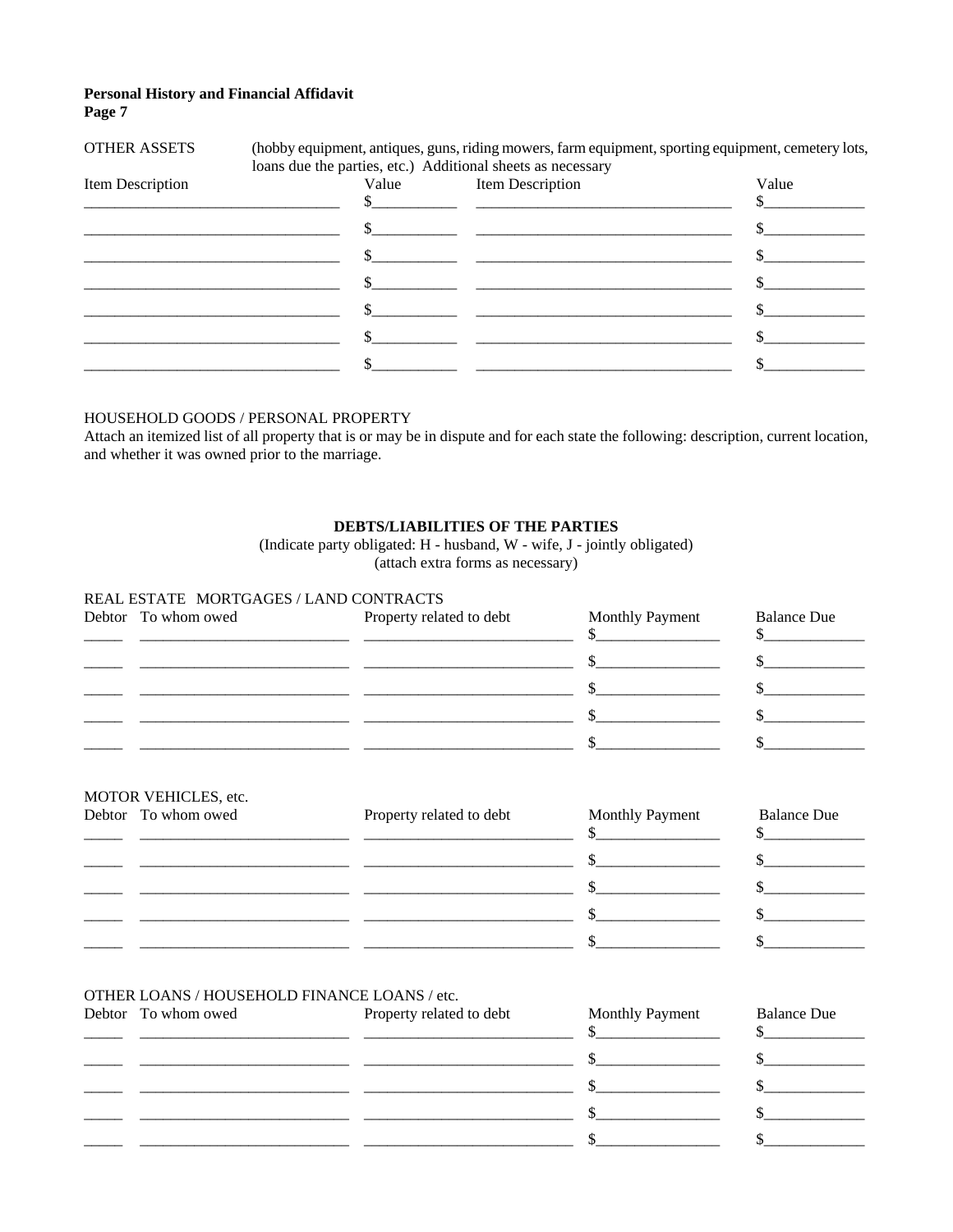# CREDIT CARD ACCOUNTS

|                    | Debtor To whom owed Account Number (last 4 #'s)                                                                                                                                                                                                                                                                                                                                                                   | Minimum Monthly Payment<br>$\frac{\text{S}}{\text{S}}$ | <b>Balance Due</b><br>$\frac{\text{S}}{\text{S}}$ |
|--------------------|-------------------------------------------------------------------------------------------------------------------------------------------------------------------------------------------------------------------------------------------------------------------------------------------------------------------------------------------------------------------------------------------------------------------|--------------------------------------------------------|---------------------------------------------------|
|                    | <u> 1999 - Andrea Stadt British, amerikan besteht besteht besteht aus der Stadt British besteht aus der Stadt Bri</u>                                                                                                                                                                                                                                                                                             | $\frac{1}{2}$                                          | $\sim$                                            |
|                    |                                                                                                                                                                                                                                                                                                                                                                                                                   |                                                        | $\sim$ $\sim$                                     |
|                    |                                                                                                                                                                                                                                                                                                                                                                                                                   |                                                        | $\sim$ $\sim$                                     |
|                    | $\overline{\phantom{a}}$ , and the contract of $\overline{\phantom{a}}$ , and $\overline{\phantom{a}}$ , $\overline{\phantom{a}}$ , $\overline{\phantom{a}}$ , $\overline{\phantom{a}}$ , $\overline{\phantom{a}}$ , $\overline{\phantom{a}}$ , $\overline{\phantom{a}}$ , $\overline{\phantom{a}}$ , $\overline{\phantom{a}}$ , $\overline{\phantom{a}}$ , $\overline{\phantom{a}}$ , $\overline{\phantom{a}}$ , |                                                        | $\mathbb{S}$                                      |
|                    |                                                                                                                                                                                                                                                                                                                                                                                                                   | $\mathcal{S}$                                          | $\mathbb{S}$                                      |
|                    |                                                                                                                                                                                                                                                                                                                                                                                                                   | $\mathbb{S}$                                           |                                                   |
|                    |                                                                                                                                                                                                                                                                                                                                                                                                                   |                                                        |                                                   |
| <b>OTHER DEBTS</b> | the contract of the contract of the contract of the contract of the contract of the contract of the contract of                                                                                                                                                                                                                                                                                                   |                                                        |                                                   |

| Debtor To whom owed | Description of Obligation | Minimum Monthly Payment<br>$\mathbf b$ | <b>Balance Due</b> |
|---------------------|---------------------------|----------------------------------------|--------------------|
|                     |                           |                                        |                    |
|                     |                           |                                        |                    |
|                     |                           |                                        |                    |
|                     |                           |                                        |                    |
|                     |                           |                                        |                    |

## **MONTHLY LIVING EXPENSES**

This form shows: \_\_\_\_\_ Current expenses for spouse and myself based upon a single household **Experience for systems** and injective upon a single household from my spouse My estimated future expenses for myself in a separate household from my spouse

| Rent, Mortgage (including taxes)            | $\mathbb{S}$   | Heat (average)                       | \$            |
|---------------------------------------------|----------------|--------------------------------------|---------------|
| Food, Cosmetics & Toiletries                | $\mathbf{s}$   | Electric (average)                   |               |
| Clothing (self)                             | \$             | Water/Sewer                          |               |
| Clothing (children)                         | $\mathbb{S}^-$ | Cable T.V./Satellite service         | $\mathcal{S}$ |
| Child Care                                  | \$             | Telephone                            |               |
| <b>School Tuition</b>                       | \$.            | <b>Trash Pickup</b>                  |               |
| School Supplies, Lunches $\&$<br>Activities |                | Auto Gas, Repair &<br>Transportation |               |
| Home Maintenance                            | \$.            | <b>Medical Insurance</b>             |               |
| Prescription Medications (self)             | \$             | <b>Property Insurance</b>            |               |